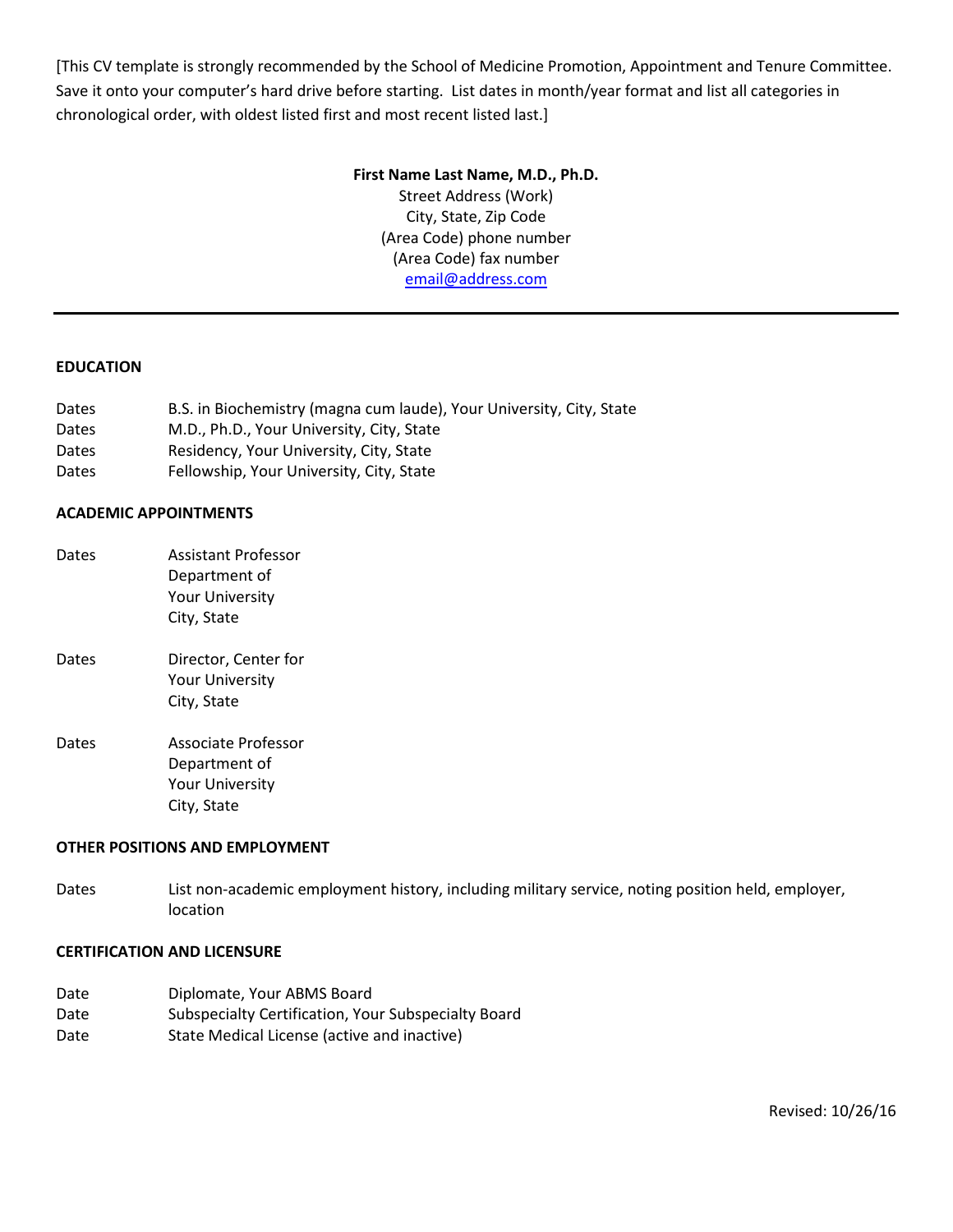### **PROFESSIONAL MEMBERSHIPS AND ACTIVITIES**

Dates List these in groupings by professional organization, noting leadership positions and other positions held. If, however, you have served as editor in many contexts, consider grouping these together under a separate heading by publication.

# **HONORS AND AWARDS**

Dates (Note: you may also list elite fellowship programs, those to which you were accepted on the basis of a competitive, as opposed to first-come, first-serve application process)

#### **COMMITTEE ASSIGNMENTS AND ADMINISTRATIVE SERVICES**

Dates Note leadership positions held. Include university and non-university activities in separate sub-sections (e.g., work with NIH study groups)

#### **EDUCATIONAL ACTIVITIES**

Identify your teaching activities Separate courses/lectures offered to professionals and those for students/residents Note your role (course developer, course director, instructor) Include supervision of doctoral students and thesis supervision in a research setting Include graduate student teaching Identify teaching residents in a clinical setting Include advising responsibilities Invited lectures

#### **CLINICAL ACTIVITIES**

Identify your role (Clinic Director, patient care, hospitalist) Include a brief description of clinical activities (location of services provided, patients served, and clinical research)

#### **GRANTS AND CONTRACTS** (Number each grant)

Use two sub-headings, separating grant awards from contracts List under sections of pending, current, and past Include the title of the grant Identify the granting agency and grant number (state the corresponding U of L Office of Grants Management or Office of Industrial Contracts grant number) Note award total, demarcating total direct and indirect costs State your role (identify the PI if you are not the PI), percent effort, and percent collaboration State dates of grants

**PATENTS** (Indicate patent status; e.g. pending, awarded)

#### **EDITORIAL WORK**

Dates Include journal name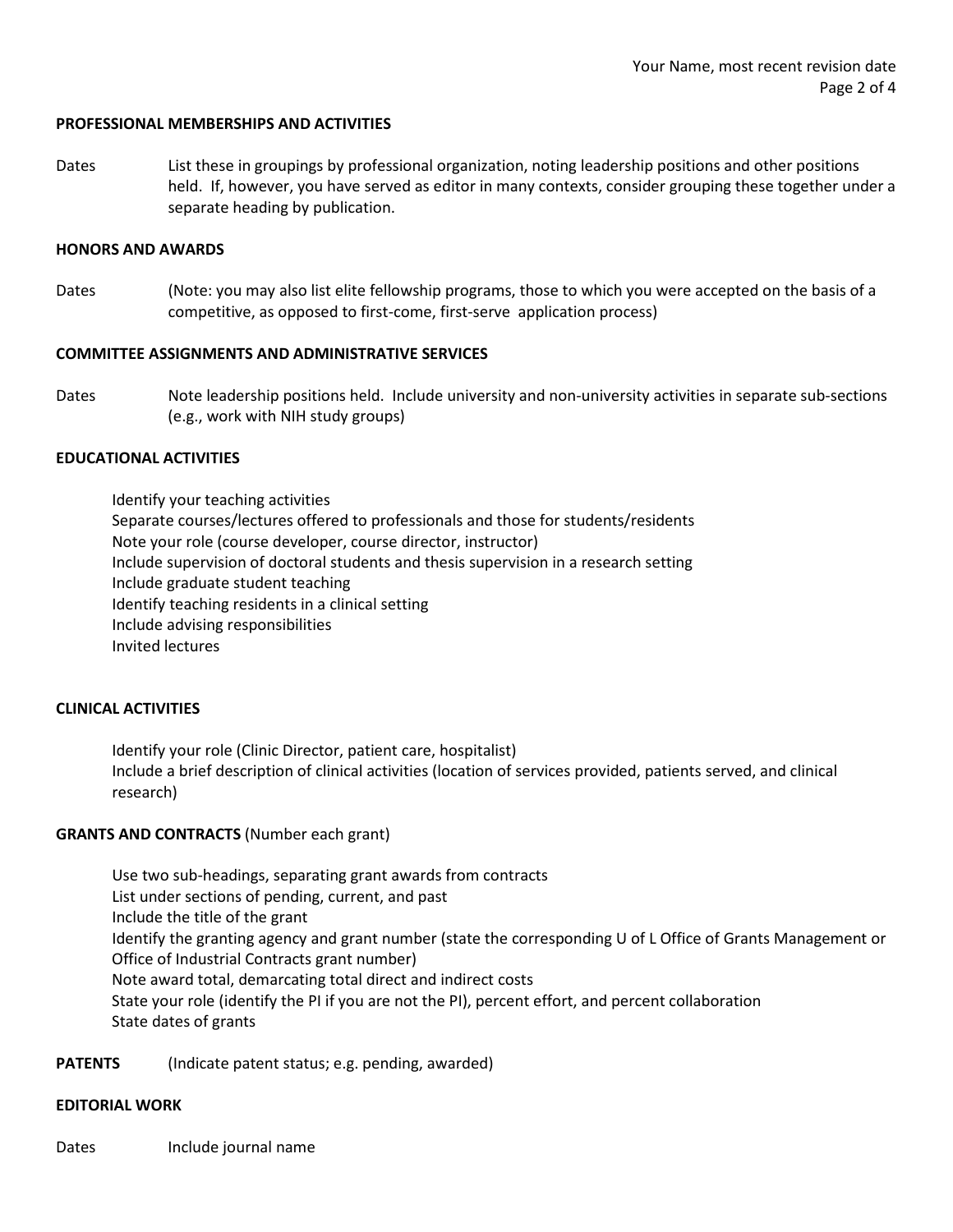## **ABSTRACTS AND PRESENTATIONS**

- Use an asterisk to demarcate invited talks and meetings that you helped to organize.
- List title of presentation, authors, name of conference or organization, location of conference, month and year.
- If abstract or poster is published, list journal and date of publication.
- Number each and **highlight your name in bold**

# **ORAL PRESENTATIONS**

National/International Meetings Local/Regional Meetings

## **POSTERS**

National/International Meetings Local/Regional Meetings

# **PUBLICATIONS**

- Number each and highlight **your name in bold**
- Place an asterisk next to your name, if you were the senior/corresponding author)
- List in chronological order with most recent listed last, number each

## **PEER-REVIEWED ORIGINAL RESEARCH MANUSCRIPTS**

• Authors, "Title," Journal, volume, number, pages, year

#### **OTHER PUBLICATIONS**

- Letters, editorials, electronic media, review articles, books, book chapters, monographs, educational materials, major curricular offerings, and innovative educational programs
- Authors, "Title", publication or book name, year, issue, page #